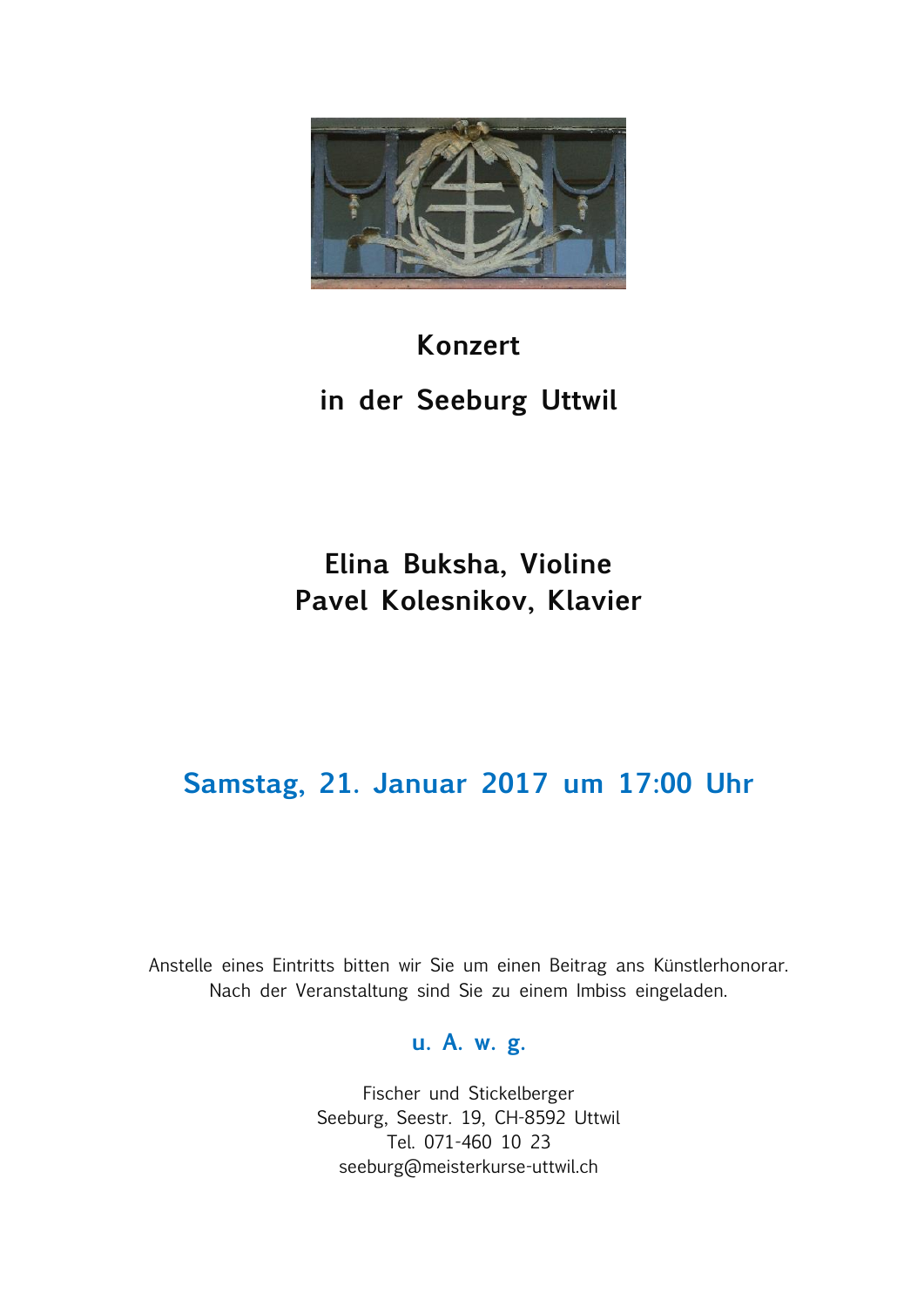Franz Schubert (1797-1828)

**Sonatine für Violine und Klavier a-moll op. 137 Nr. 2 D385**

Allegro moderato Andante Menuetto Allegro

Reynaldo Hahn (1874-1947)

**Violinsonate C-Dur (1926/27)**

Sans lenteur, tendrement Véloce Modéré, très à l'aise, au gré de l'interprète

### **PAUSE**

Robert Schumann (1810-1856) **Violinsonate Nr. 1 a-moll op. 105 (1851)** Mit leidenschaftlichem Ausdruck Allegretto Lebhaft

Johannes Brahms (1833-1897)

### **Violinsonate Nr. 2 A-Dur op. 100 (1886)**

Allegro amabile Andante tranquillo - Vivace Allegretto grazioso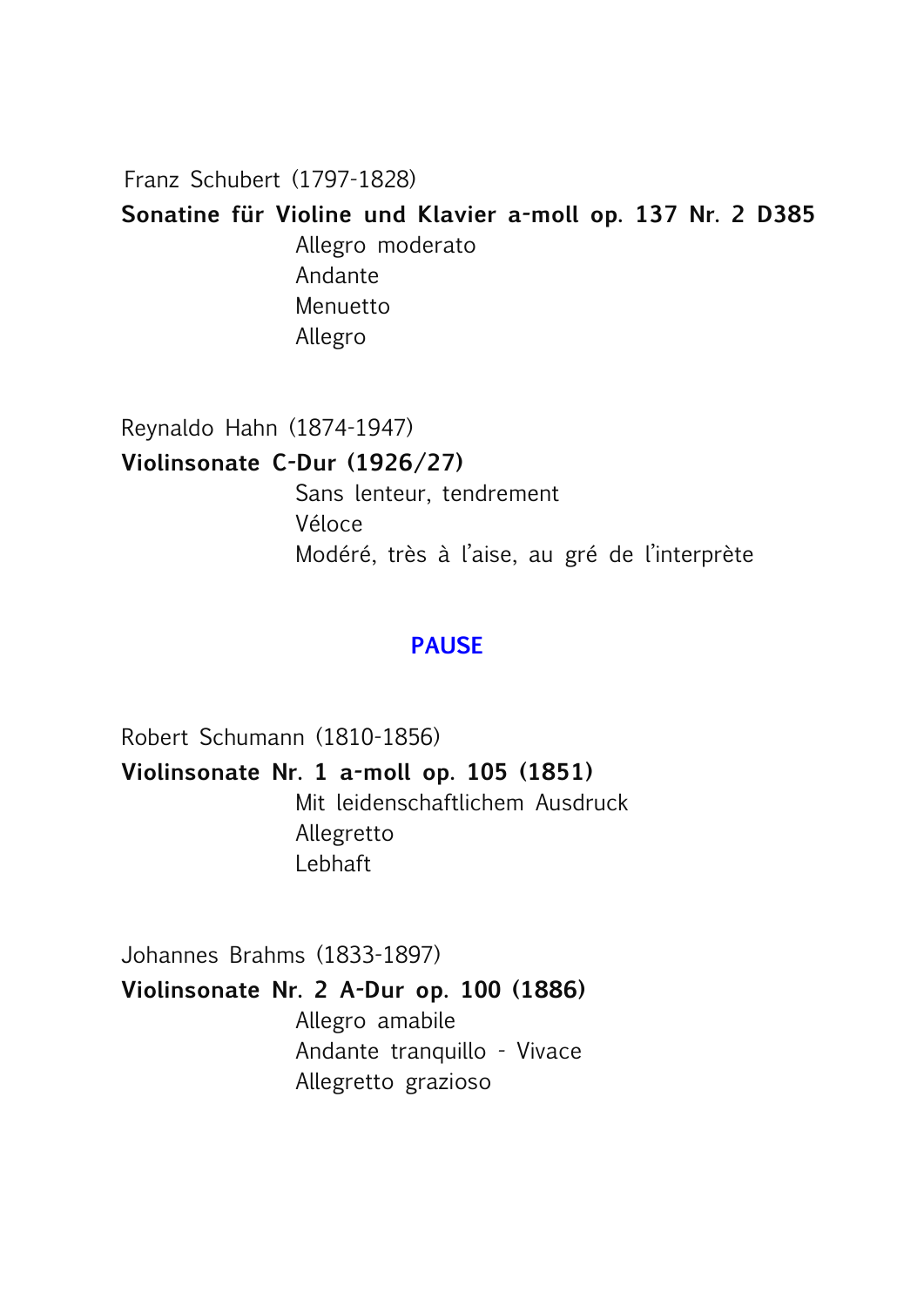#### **Elina Buksha**

Born in Latvia in 1990, Elina Buksha is considered one of Latvia's foremost up and coming musicians. Elina has been playing violin since the age of 5, having been a student of Latvian violin professor Ojars Kalnins until 2009.

Since 2011 Elina studies with french violinist Augustin Dumay in prestigious Queen Elisabeth Music Chapel in Belgium and with Ana Chumachenco in masterclasses in France, Germany and Switzerland (Uttwil Master Classes).

She has performed in concert halls such as Tampere Philharmonia in Finland, National Academic Chappell in St. Petersburg, Concert Hall "Russia" in Moscow, Laeiszhalle in Hamburg. She has appeared in numerous festivals: Festival du Wallonie, Yuri Bashmet festival in Yaroslavl, Festival du Vexin and others. She has performed with such artists as Maria Joao Pires, Augustin Dumay, Frank Braley and Gerard Caussee.

Since her debut with Liepajas Symphony Amber Sound Orchestra in Latvia, at the age of 12 Elina has had important concert appearances in her native Latvia, which have included regular collaborations with Latvian National Symphony orchestra, Latvian National Opera Orchestra, "Collegium Musicum Riga" and others. Her recordings are regularly broadcasted by Latvian National Radio and Television.

She has also performed with such orchestras as Sinfonietta Riga, Sinfonia Varsovia, the Liège Royal Philharmonic, Südwestdeutsche Philharmonie Konstanz (Preisträgerkonzert Uttwiler Meisterkurse), Musica Viva in Moscow, Royal chamber orchestra of Wallonie and many others.

Elina Bukshas debut CD entitled "Ave Maria", recorded in Riga Dome Cathedral, featuring soprano Inese Galante was released in 2008. In winter 2013 Elina recorded pieces of C. Saint Saens together with Liege Royal Philharmonie and Christian Arming, released by Outhere label.

In 2013 Elina received Latvian Great Music Award, the highest honor in Latvian music for "Debut of the year".

The highlights of the 2014–15 season include debuts with the Tchaikovsky Symphony Orchestra of Moscow Radio under the baton of Vladimir Fedoseyev, and the Kansai Symphony Orchestra in Japan, with Augustin Dumay.

In summer 2015 Elina recorded E. Lalo Concerto Russe, together with Liege Royal Philharmonie and Jean Jacques Kantorow.

Elina plays Domenico Montagnana violin (1723) given to her from Queen Elisabeth Music chapel.

#### **Pavel Kolesnikov**

London-based Pavel Kolesnikov was born 1989 in Siberia into a family of scientists. He studied both the piano and violin for ten years, before concentrating solely on the piano. He has studied at Moscow State Conservatory with Sergey Dorensky, at London's Royal College of Music with Norma Fisher and at Brussels' Queen Elisabeth Music Chapel with Maria João Pires. Throughout his studies Pavel has been generously supported by Mr. Christopher D. Budden, the RCM Scholarship Foundation, Hattori Foundation and Mr. Alex Sekler. He is the recipient of the Milstein Medal and is the Benjamin Britten Foundation Fellow for 2015-2016 continuing his studies at RCM on the Artist Diploma course. Pavel is also a member of BBC Radio 3's New Generation Artists for 2014 to 2016.